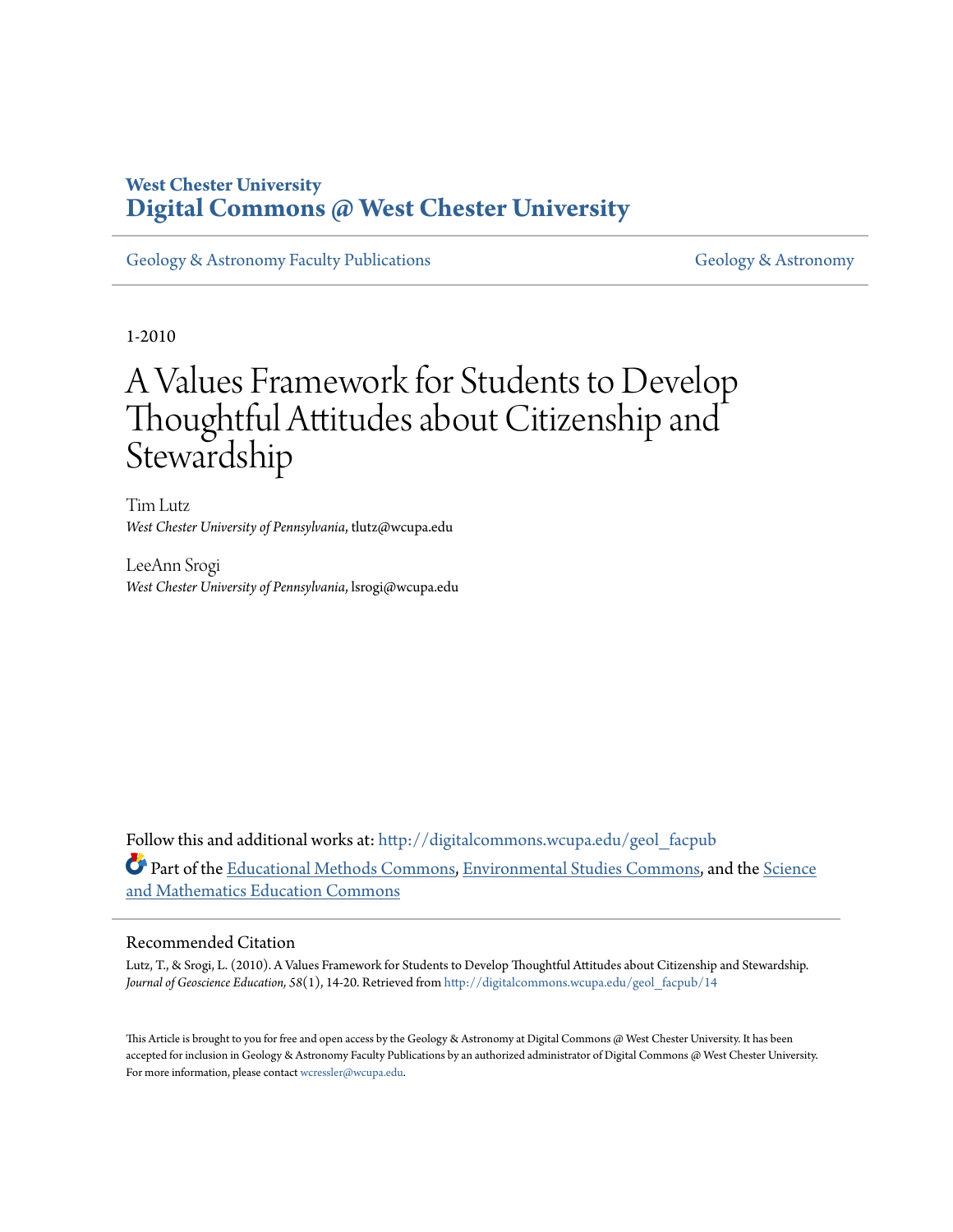# **A Values Framework for Students to Develop Thoughtful Attitudes about Citizenship and Stewardship**

Tim Lutz<sup>1</sup>, LeeAnn Srogi<sup>1</sup>

# **ABSTRACT**

Geoscience teaching has primarily been oriented toward the value of science to explain natural systems. However, many kinds of values guide people's responses to environmental problems, which originate when human expectations fail to match the behavior of natural systems. Examples from the literature show that practical environmental decisionmaking recognizes, and is formed on the basis of, diverse values. We propose a 'values of nature' framework based on Stephen Kellert's (1996) values of life to provide a set of concepts and a terminology that engages students to recognize the values they bring to environmental issues. We show from our experiences in two different introductory courses that students using the values framework can develop thoughtful attitudes about the environment and can appreciate the views of those with different values.

### **INTRODUCTION**

There is a long tradition in the geology community of education for informed citizens (e.g., Pogue, 1919; Palmer, 1990, Bertog, 2007). In most introductory geoscience courses students learn scientific ways of understanding and the practical benefits of the natural world. To what extent are future citizens and scientists served by introductory science courses that focus only on the methods and findings of science? We assert that, to further develop skills of citizenship and stewardship, students need to develop a more nuanced understanding of the ways in which people perceive, interact with, and value the natural world.

The need for citizens to thoughtfully consider values is made clear when controversial environmental issues are considered. Minteer & Collins (2005) suggested that managing biodiversity requires analysis of ethical questions; for Nie (2002, p. 65), the debate over wolf management in the U.S. can be "understood as a valuebased political conflict that transcends issues strictly pertaining to science… A policy-oriented approach has much to offer" if it "places human values and ethics at the center of its analysis." The key role of values in guiding technical approaches to sustainable development was eloquently stated by environmental law expert John Dernbach (quoted by Friedman, 2008, p.  $\overline{4}12$ ): "the decisions Americans make about sustainable development are not technical decisions about peripheral matters, and they are not simply decisions about the environment. They are decisions about who we are, what we value, what kind of world we want to live in, and how we want to be remembered."

According to Dessler and Parsons (2006), a barrier to informed, effective deliberation of environmental issues is the tendency to confuse value-based claims for what should be done (*normative statements*) with claims about the world that correspond closely to the evidence-based statements of scientists (*positive statements*). They state that ―…tangling of positive and normative claims… obstructs reasoned deliberations on public policy… Untangling them to the extent that is feasible… can often reduce conflict and identify bases for agreed action among people of diverse political principles," (Dessler and Parsons, 2006,

pp. 22-23). For students, learning the scientific bases for positive statements such as reliance on evidence, the importance of peer review, and the concept of scientific consensus is necessary but not sufficient if they don't consider the values which form the basis of normative statements. Likewise, scientists need to discern and analyze the value statements of those they work with and for. We can help students become educated citizens if they learn the difference between positive and normative claims and to recognize, examine, and state the values that underlie their own normative claims and those of others.

Courses that seek to connect science to the real-world situations experienced by citizens need to meet two challenges that relate to valuing nature. First, the scientistinstructor may have come to the non-scientific aspects of the course over time and in a self-guided way, building great knowledge and enthusiasm but without developing a consistent framework in which to develop materials and to present information convincingly to non-scientists. Second, the students may come to the course with the perception that the only value that really makes a difference in today's world is economic value, and that non-economic considerations are not important. Furthermore, they are experienced consumers who are wary that non-utilitarian values may threaten their cell phones, iPods, and cars. Both instructors and students need a framework in which their dominant values, scientific and economic, respectively, can be balanced and coordinated with other values.

In the following sections, we present a values framework, followed by examples of how students are introduced to and apply the values framework, and the results of assessment of student learning of the values framework. Examples and results are drawn from two introductory courses taught at West Chester University, a public, comprehensive, predominantly undergraduate institution (61% female; 14% Black, Hispanic, and Asian; average age, 21 years). Students in both courses are predominantly non-science majors. First, we discuss a course on environmental issues (mainly related to energy) in which students use the values framework to better understand their own consumer choices. This course fulfills an interdisciplinary requirement in the University's general education program and is taught in three sections of 32 students each, in a lecture-discussion format. Then

<sup>1</sup>Department of Geology & Astronomy, West Chester University of PA, West Chester, PA 19383; [tlutz@wcupa.edu](mailto:tlutz@wcupa.edu)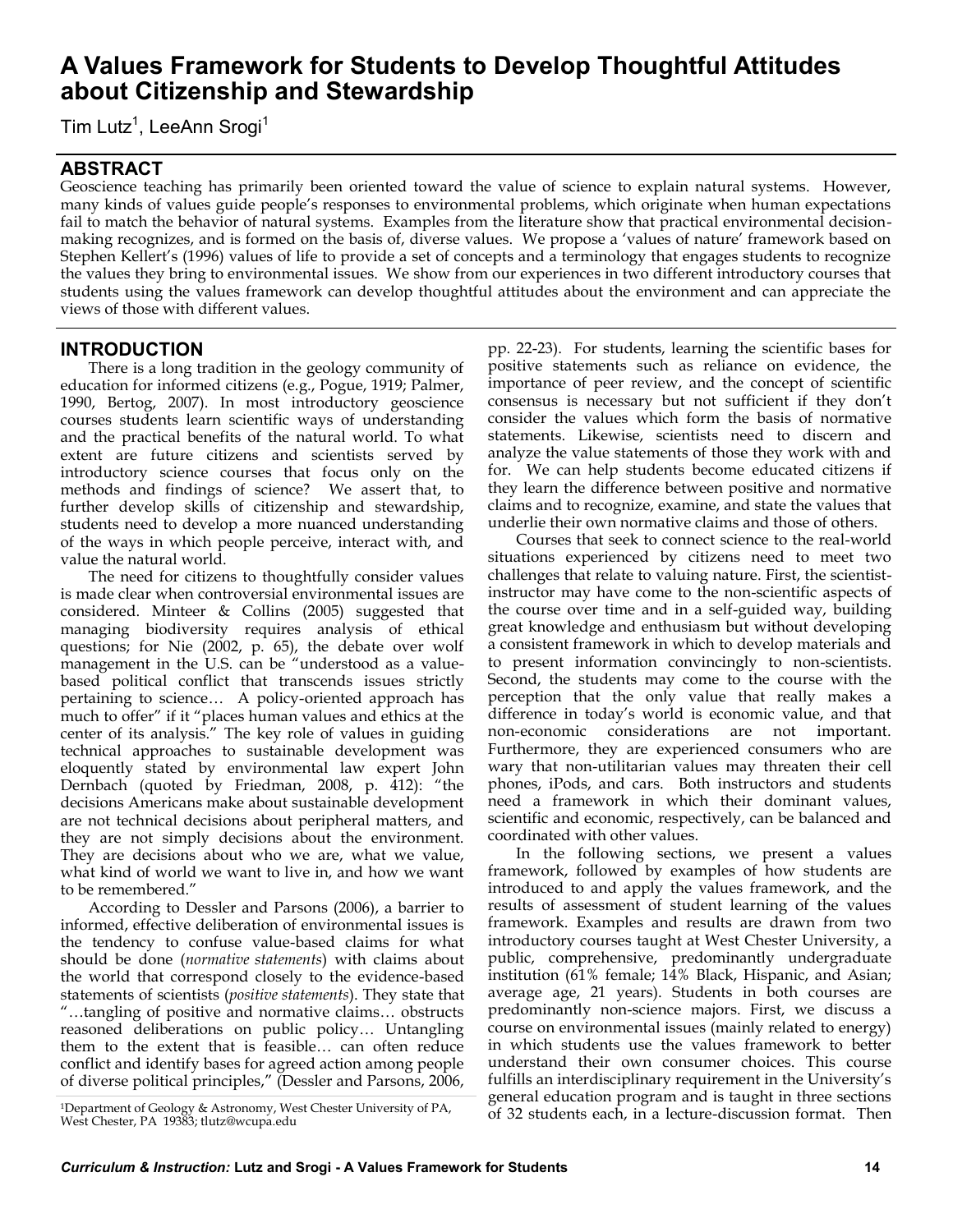we discuss an introductory, general education course on geological hazards (volcanoes) in which the values framework helps students understand the world from the perspective of another person or culture, and to make decisions and act upon incomplete and uncertain information. This course is taught with a large-lecture and lab format for 90 students (three lab sections of 30 students each), and fulfills a science distributive requirement in the general education program.

# **A CONCEPTUAL FRAMEWORK FOR HUMANS VALUING THE NATURAL WORLD**

Many disciplines contribute their unique perspectives to a large literature on values: philosophy, economics, psychology, sociology, political science, and environmental science; Dietz et al. (2005) provides an excellent review. One approach commonly found in environmental textbooks is one of contrasting centrisms: people's environmental ethical perspectives are categorized as anthropocentric, biocentric, or ecocentric (e.g., Withgott and Brennan, 2009). Although rarely acknowledged in environmental science textbooks, these categories are derived from the environmental ethics literature concerning altruism (Dietz et al., 2005). The values have a dual character: they refer to aspects of the natural world but also our perceptions of the world. Several instruments are used for empirical values measurement; the Schwartz Value Survey (Schwartz and Bilsky 1987, 1990), for example, has great validity and reliability and has been used in research on environmental values. However, we have not found it to be useful in teaching students about the values of nature for people. It is cumbersome (56 items) and few of the value items explicitly pertain to people's relationship with nature.

We have adapted a values framework that emerged from surveys conducted by biologist Stephen Kellert to explicitly probe people's responses to non-human living things (Kellert, 1996). Kellert's work has been criticized (e.g., Dietz et al., 2005) because it did not come from the disciplines that traditionally have conducted values research, it is not grounded in that theoretical or empirical literature, and Kellert (1993) hypothesizes a biologic basis for their values that is difficult to test. Nonetheless, we have found Kellert's Values to be an effective teaching tool to help students expand their understanding of the ways in which the natural world benefits people and how people's values influence decision-making.

Kellert originally proposed nine value categories – utilitarian, scientific/ecologistic, naturalistic, aesthetic, humanistic, moralistic, symbolic, dominionistic, and negativistic. A tenth category, theistic, was added from work by Mordi (1991; quoted in Kellert, 1996, p. 148). Kellert called these, "Values of Life," reflecting his perspective as a biologist; however, we frame them (Table 1) as broader descriptions of the ways people respond to the natural world and how they regard nature from within their worldview. The ten categories are relatively brief and simple, expressed in concrete terms, and can be used to focus specifically on people and the natural world.

To use a values framework effectively in the classroom it is important for the instructor to clarify two

aspects that emerged from responses to Kellert's surveys. First, life experiences seem to be more important than factual knowledge in shaping attitudes toward nature and living diversity. Kellert (1996, Chapter 3) shows that values scores reflect factors such as gender, income, and ethnicity, and suggests that scores change with maturity and educational level. For example, a divide is found between U.S. urban and rural populations that relates to the amount of land people own, whether they reside in cities or in open country, and whether they make their living in a resource-related profession such as mining. Second, even within a population, the survey responses relating to a single value show a wide range. An analogy might be the 'comfort value' provided by air-conditioning in an office. To set the thermostat, occupants have to understand their individual temperature preferences some people like it cooler than others— and then reach a compromise. Individuals don't change their preferences but they need to know and state their preferences on a temperature scale to engage in the compromise. The ―values of nature‖ provide a vocabulary for students to state their preferences and a framework in which to recognize the values that are important to others.

### **APPLYING THE VALUES FRAMEWORK TO RESOURCE CONSUMPTION**

A goal of Humans and the Environment, an introductory, interdisciplinary course that deals with sustainability issues is to teach students about the amounts of energy on which their lives depend, sources of energy, and the consequences of producing and consuming energy. The science-oriented content includes statistical information about U.S. energy sources and consumption patterns; fossil fuels and their relation to greenhouse gases, climate change, and other pollution issues; and comparison of energy consumption today relative to the past, and in the U.S. relative to the rest of the world. By itself this information tends to lead to formulaic class discussion and reflective writing: "We are poisoning the earth." "We are so wasteful." "We use too much energy." "We just can't live without coal and oil." My students see problems but their normative responses are vague and generic: the factual information does not prepare them to talk about why "we" would poison earth, be wasteful, use too much - or how "we" could address the problems that underlie these statements.

Kellert's value typology (Table 1) provides a framework in which a more nuanced discussion of energy consumption can develop. I support the framework with relevant, easily accessible material in which the students can recognize Kellert's values. Films seem ideal for this purpose because they can be shown in class and lead to immediate discussion. For example, I use Kilowatt Ours, an award-winning 2007 film that looks at the consequences of using coal to generate electricity in the U.S. Connections can be found to at least eight of Kellert's values:

- Utilitarian value—coal-burning power plants produce most U.S. energy; conservation, efficiency, and renewable energy can reduce the use of coal.
- Dominionistic value—obtaining the benefits of coal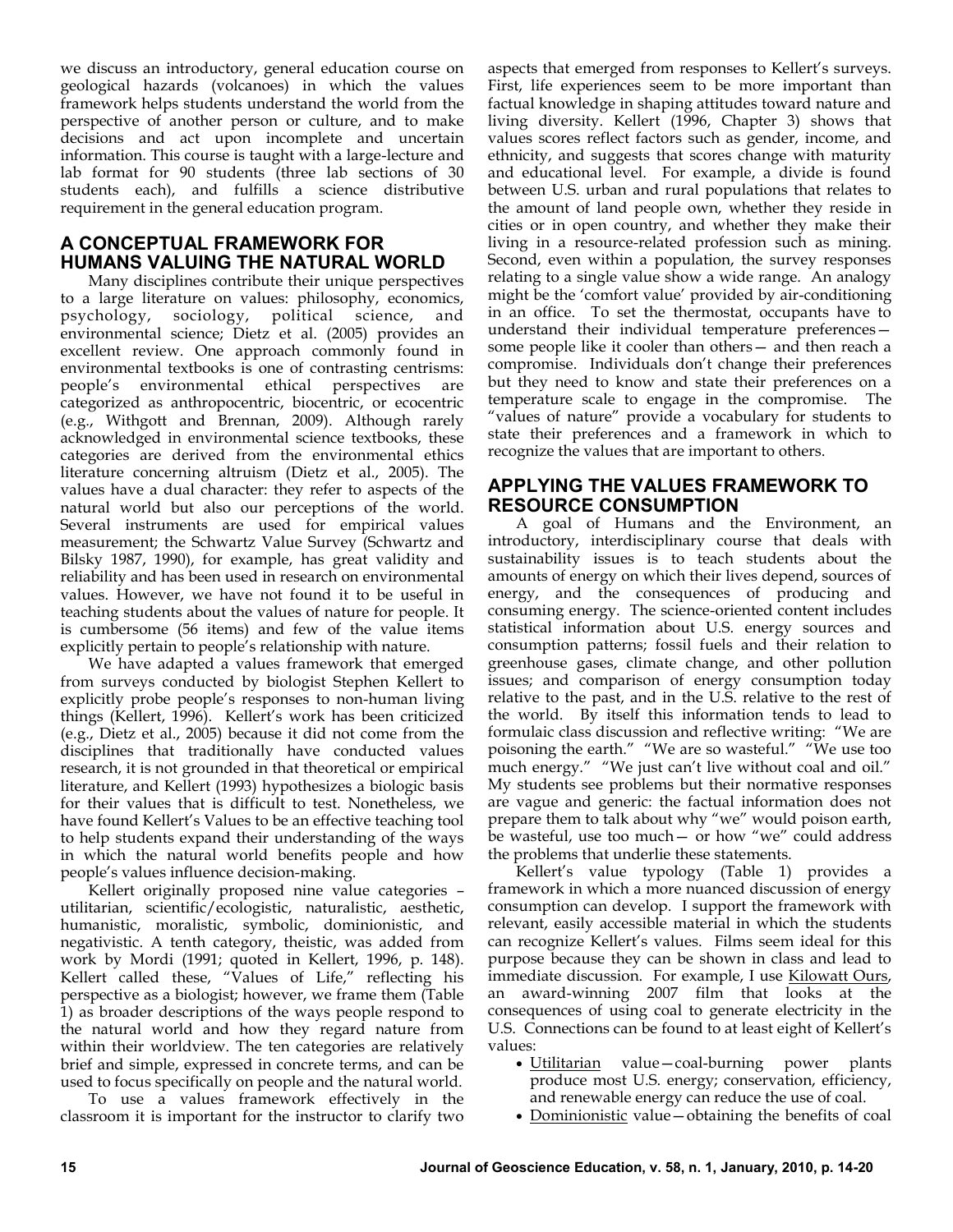| Value                  | <b>Brief Definition</b>                                                                              | Function                                                          |  |
|------------------------|------------------------------------------------------------------------------------------------------|-------------------------------------------------------------------|--|
| Utilitarian            | Practical and material exploitation of nature.                                                       | Physical sustenance, security.                                    |  |
| Naturalistic           | Direct experience and exploration of nature.                                                         | Curiosity, discovery, recreation.                                 |  |
| Ecologistic/Scientific | Systematic study of structure, function, and<br>relationship in nature.                              | Knowledge, understanding,<br>observational skills.                |  |
| Aesthetic              | Physical appeal and beauty of nature.                                                                | Inspiration, harmony, security.                                   |  |
| Symbolic               | Use of nature for language and thought.                                                              | Communication, mental development.                                |  |
| Humanistic             | Strong emotional attachment and "love" for aspects<br>of nature.                                     | Bonding, sharing, cooperation,<br>companionship.                  |  |
| Moralistic             | Spiritual reverence and ethical concern for nature.                                                  | Order, meaning, kinship, altruism.                                |  |
| Dominionistic          | Mastery, physical control, dominance of nature.                                                      | Mechanical skills, physical prowess,<br>ability to subdue nature. |  |
| Negativistic           | Fear, aversion, alienation from nature.                                                              | Security, protection, safety, awe.                                |  |
| <b>Theistic</b>        | Nature reflects the will of supernatural forces or<br>deities who govern destiny; fatalistic belief. | Order, meaning, security, awe.                                    |  |

**TABLE 1. THE VALUES OF LIFE (KELLERT, 1996; MORDI, 1991)**

depends on control of streams and slopes, and on access to coal-rich land

- Negativistic value—people explain how their lives are threatened by floods and mud flows in coal country; children talk about their struggles with pollution-induced asthma.
- Naturalistic and scientific value-a park ranger explains how the experience of the Great Smoky Mountains is changed by power-plant emissions that reduce visibility and poison plants with ozone.
- Humanistic and aesthetic value—a man describes how coal mining literally removed a mountain near his home. He's asked whether he has a picture of the mountain: "Why should you take a picture of a mountain, it's going to be there forever… at least I thought.‖
- Symbolic value—a town in Appalachia holds a Funeral for the Mountains to symbolize the loss of natural areas to coal mines.

The values provide a terminology to dissect the costs and benefits of coal exploitation in human terms that goes beyond economic cost-benefit analysis. Students can identify values issues raised in the film and can recognize their own concerns. For example, because they are beneficiaries of coal-generated electricity they can see that coal mining has a high utilitarian value for them. They can also see that arguments against mining, which might ordinarily be lumped in a broad "environmental" category, arise from the real-life experiences of people who live in mining country. For example:

- high negativistic values that result from health- or life-threatening aspects of mining and coal combustion
- high dominionistic values associated with control of dust, runoff, and mud
- lowered naturalistic and humanistic values from

destruction of familiar natural landscapes and ecosystems.

The last part of **Kilowatt Ours** highlights actions that households, schools, cities, and businesses are taking to reduce electricity use and greenhouse gas emissions. Improvements in technology are highlighted, from Energy Star appliances and insulation to geothermal heating/ cooling and wind power. In a writing assignment, students are asked about how they see themselves using these technologies in their homes given the increased expense. Although the question is directed toward their personal situation, students refer to ways in which their choice of technology will affect the value of life for those who live in coal country or who are affected by coalgenerated emissions. In other words, consideration of values becomes part of their way of seeing technological choice.

#### **APPLYING THE VALUES FRAMEWORK TO NATURAL HAZARDS**

―Volcanoes,‖ an introductory-level course, has some learning objectives related to the development of citizenship skills – students will be able to:

- evaluate the roles of volcanoes in human societies using a values-based framework;
- use a model of effective risk communication to evaluate case studies of volcanic hazards;
- use geological, demographic, and cultural information to assess risk and discuss strategies for managing risk associated with volcanic hazards.

Kellert's values provide a vocabulary and schema for students to analyze and express their understanding of human responses to the natural world and its hazards. The values framework is introduced, applied, and assessed in a variety of ways during the course, as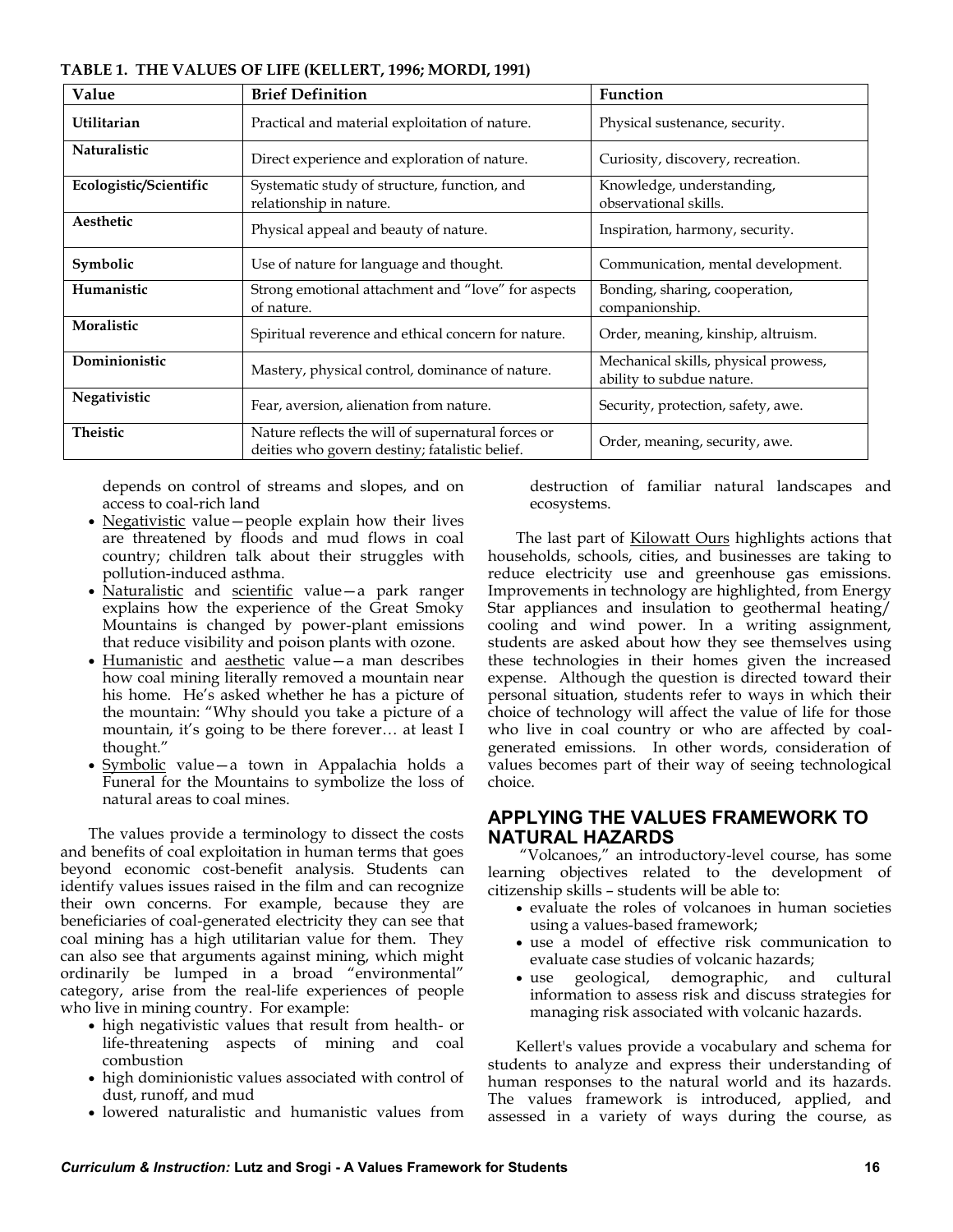outlined in Table 2.

Most students begin the course asking, "Why would anyone live near a volcano?" The values framework can help students develop answers to this question and analyze how personal and cultural attitudes about nature can shape societal responses. Case studies of volcanic activity are presented using video and print media. Two excerpts from "The Volcano Watchers," an episode of the Nature television series are shown during class: one on the 1973 eruption of Eldfell volcano on Heimaey, Iceland, and the other on an eruption of Mt. Etna, Sicily. Students are asked to describe people's responses to the volcanic eruptions, and to categorize them using Kellert's Values

framework (Table 2) in a think-pair-share activity. As a follow-up, students read about the response of a traditional indigenous population to an active volcano (Parícutin in *Vulcan's Fury*, Scarth, 2003) and analyze excerpts in class using the values framework.

After checking student work for general comprehension, it is essential for the instructor to clarify with the class those value terms that are confusing. The sources of confusion are several: some values, such as symbolic, are unfamiliar, while other value pairs, such as moralistic and humanistic, are similar but have distinct meanings. The video clips and readings cited here can help students tease out the differences and apply value

#### **TABLE 2. ASSESSMENTS USED IN ESS 125 VOLCANOES**

| <b>Formative Assessments</b>                                                                                                                                                                                                                                                                                                                                                                                                                                                                           | <b>Summative Assessments</b>                                                                                                                                                                                                                                                                                                                                                                                                                                                                                                                                                                                                                                                                                 |  |  |
|--------------------------------------------------------------------------------------------------------------------------------------------------------------------------------------------------------------------------------------------------------------------------------------------------------------------------------------------------------------------------------------------------------------------------------------------------------------------------------------------------------|--------------------------------------------------------------------------------------------------------------------------------------------------------------------------------------------------------------------------------------------------------------------------------------------------------------------------------------------------------------------------------------------------------------------------------------------------------------------------------------------------------------------------------------------------------------------------------------------------------------------------------------------------------------------------------------------------------------|--|--|
| In-class activities (think-pair-share)<br>As we watch excerpts from the <b>NATURE</b> video,<br>"The Volcano Watchers," write down examples of<br>the attitudes of the people in the film towards<br>volcanoes. Identify the attitudes that you found in<br>the film with specific examples from Kellert's<br>"Values of Life." Are there some values that we<br>didn't observe in the film? Are there some<br>attitudes that we observed which do not fit into<br>one of Kellert's Values categories? | Selected Response Question (in-class part of exam)<br>The following items are examples of Kellert's "Values of Life."<br>Match each value listed with the numbered statement that<br>describes the behaviors of people living around a volcano. One<br>letter will not be used.<br>a) symbolic<br>b) utilitarian<br>c) naturalistic<br>d) dominionistic<br>e) theistic<br>1. People may sell volcano souvenirs or guide tourists around<br>the volcano<br>2. People may resist evacuation, believing that the eruption will<br>be "God's will"                                                                                                                                                               |  |  |
| Each group will be assigned 3 of the excerpts from<br>"Parícutin, 1943," from the book Vulcan's Fury, by<br>Alwyn Scarth. Match the description of the<br>people's behavior in the reading with one or more<br>of the "Values of Life" by Stephen Kellert. Briefly                                                                                                                                                                                                                                     | 3. People may want to try to divert lava flows and control the<br>eruption<br>4. People may want to get close to the volcano and directly<br>experience the eruption                                                                                                                                                                                                                                                                                                                                                                                                                                                                                                                                         |  |  |
| explain your choices and be prepared to report<br>out.<br>Lab activity on hazard mitigation and emergency                                                                                                                                                                                                                                                                                                                                                                                              | Essay Questions (take-home part of exam)<br>Explain at least four (4) specific examples of the values that<br>people find in volcanoes, using Kellert's "Values of Life." Give<br>Kellert's name for the value and briefly state what kinds of                                                                                                                                                                                                                                                                                                                                                                                                                                                               |  |  |
| planning<br>Discuss with your group how the people in the<br>area around your volcano are likely to respond to<br>a possible volcanic eruption. Are people involved<br>in a technological or traditional culture? Select at<br>least two (2) - or more - of Kellert's values that<br>represent the attitudes of the people around the<br>volcano. In the space below, explain the values,<br>attitudes, or behaviors that the people might have                                                        | human attitudes or behaviors the value relates to. Discuss one<br>(1) specific example for EACH "Value" (4 examples total) of<br>human attitudes towards and interactions with volcanoes.<br>Your examples can come from the video excerpts (Iceland,<br>Etna); from Mt St Helens; from Parícutin; or from another<br>volcano. You may use more than one value from the same<br>volcano. Be sure to cite your sources of information at the end<br>of the essay.                                                                                                                                                                                                                                             |  |  |
| that you need to consider in communicating the<br>volcanic risk. Discuss how people's attitudes and<br>values might influence their ability to understand<br>and be prepared for the volcanic hazards.                                                                                                                                                                                                                                                                                                 | Discuss two (2) specific examples of how people's attitudes -<br>their "Values of Life" - could affect their behavior in preparing<br>for and experiencing a volcanic eruption. And discuss how<br>understanding people's attitudes about a volcano - their<br>"Values of Life" - can help disaster relief agencies plan for and<br>cope with a volcanic eruption.                                                                                                                                                                                                                                                                                                                                           |  |  |
|                                                                                                                                                                                                                                                                                                                                                                                                                                                                                                        | In this course, we have explored people's attitudes towards<br>nature and volcanoes (Kellert's "Values of Life"). We have<br>explored the many ways that people perceive and respond to<br>risks (volcanic hazards). We have tried to understand what it's<br>like to make difficult decisions, with limited and ambiguous<br>data – decisions that can have large consequences for people's<br>lives. We have pondered what can happen when people do find<br>- or do not find - "the will to act in the face of uncertainty,"<br>Voight (1988). Discuss in this essay what you have learned<br>from these experiences in our class, and how you can apply<br>these ideas and experiences in your own life. |  |  |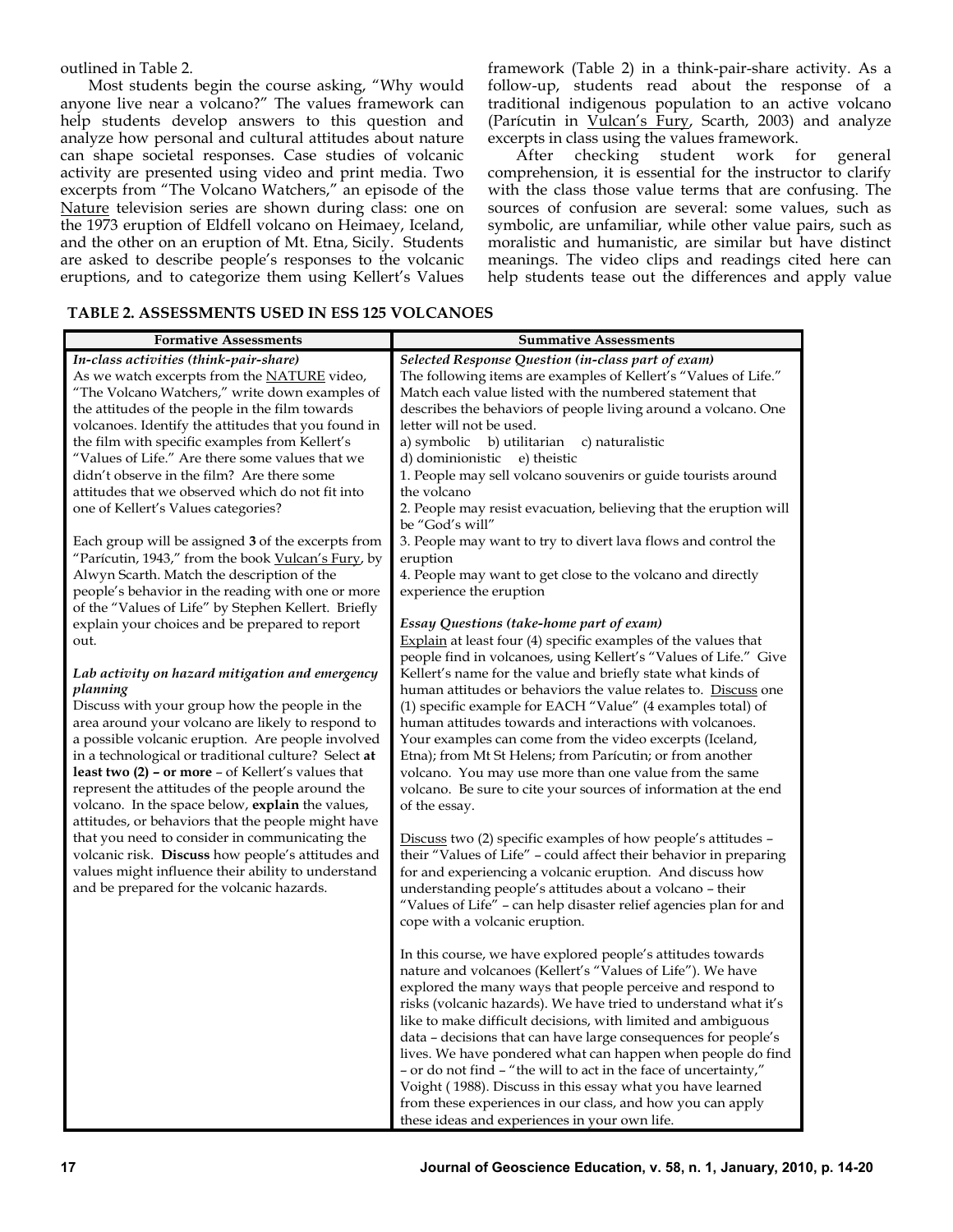terms correctly. For example, when Maurice Krafft describes the Eldfell volcano as being "like a wild animal and you are some kind of crazy doctor," or a lava flow from Mt. Etna "eating a building," students can more easily relate to these as examples of symbolic language.

Activities and class discussion (Table 2) are intended to develop students' cognitive abilities to understand, apply, and analyze the values framework (in the sense of the revised Bloom's Taxonomy of Cognitive Objectives, Anderson and Krathwol, 2001). Multiple choice and essay exam questions in mid-semester assess this level of knowledge (Tables 2 and 3). Table 3 shows results from the same selected response questions asked in three successive years in terms of average percent correct (total n = 234 students); there are no systematic changes in any question from year to year. Results from the first essay question listed in Table 2 administered over two years are similar, with about 75% of the class receiving a score of 8.5 out of 10 points or more. We interpret these results to indicate that a large majority of students are able to understand and use Kellert's values terminology correctly and make correct distinctions among the values. A few specific examples from students' answers to the essay questions show their level of comprehension and their misconceptions.

[full-credit answer] The **ecologistic/scientific** value is the systematic study of structure, function, and relationship in nature. Science is a discipline of questions, and a scientist always wants to answer those questions. Volcanoes' unpredictability causes many questions to be asked such as when will the next eruption be, what was the last eruption like, what kind of rocks were created by the magma, and what will happen next. While trying to solve these questions peoples' knowledge, understanding, and observational skills grow.

[errors and misconceptions] The volcano became **symbolic** for the main reason of how long its occurred in the town. They've lived with it for so long it's become apart of their community. It helps provide heat for the town in the winter time and provides almost like a security for the town's people. [Correct values described by the student would be **humanistic**  and **utilitarian**].

The values framework is brought into class later in the semester in a lab activity on emergency planning and

volcanic hazard mitigation designed to build students' abilities to make decisions and act upon incomplete and uncertain information. Students work with "volcano scenarios" - hypothetical and somewhat simplified versions of actual volcanoes. Each scenario shows different types of infrastructure on a topographic map, such as large urban or suburban areas, small towns, or seasonal recreation areas. The lab activity questions (Table 2) ask students to work with the values framework in more cognitively sophisticated ways, as they must analyze and evaluate their volcano scenario, select appropriate values that represent the attitudes of their population(s), connect the values to risk communication strategies, and justify their interpretations. The lab activity questions are a formative assessment of students' ability to choose appropriate values and articulate their reasoning; examples include:

[full-credit answer for scenario with major farming areas as infrastructure] "The people in this area will most likely be *attached to the land*. They have large areas of major farming … a *utilitarian value* because [of] their use of the land for food… We might tell them that although they might have to evacuate the land a possible eruption might help crops in later vears."

[full-credit answer for scenario with coastal tourist hotels and fishing villages] *"Aesthetic, naturalistic, utilitarian values…* Hotel owners will want their business to continue and will most likely revolt against the evacuation plans…It seems like it is a close knit area of people because there are only 3 large towns so the people will want to stick together and probably not leave."

More fully-developed answers to a similar question are expected on a subsequent take-home essay (second essay question in Table 2). In the single year that this question was administered, 75% of the class received a score of 8.5 out of 10 points or more, indicating that they demonstrated the expected level of understanding of how people's values might influence their response to volcanic activity. Example of a full-credit answer:

At the other end of the spectrum there is the theistic approach towards volcanoes. While this approach will most likely not underestimate the power of a volcano it does take some of the power out of the hands of the

#### **TABLE 3. RESULTS OF SELECTED RESPONSE QUESTIONS, 2007-09**

|                                                                   |                      | Mean and Standard |
|-------------------------------------------------------------------|----------------------|-------------------|
| <b>Ouestion</b>                                                   | <b>Correct Value</b> | Deviation         |
| People may sell volcano souvenirs or guide tourists around the    |                      |                   |
| volcano                                                           | Utilitarian          | $85 \pm 5\%$      |
| People may resist evacuation, believing that the eruption will be |                      |                   |
| "God's will"                                                      | Theistic             | $84 \pm 6\%$      |
| People may want to try to divert lava flows and control the       |                      |                   |
| eruption                                                          | Dominionistic        | $91 \pm 2\%$      |
| People may want to get close to the volcano and directly          |                      |                   |
| experience the eruption                                           | Naturalistic         | $88 \pm 3\%$      |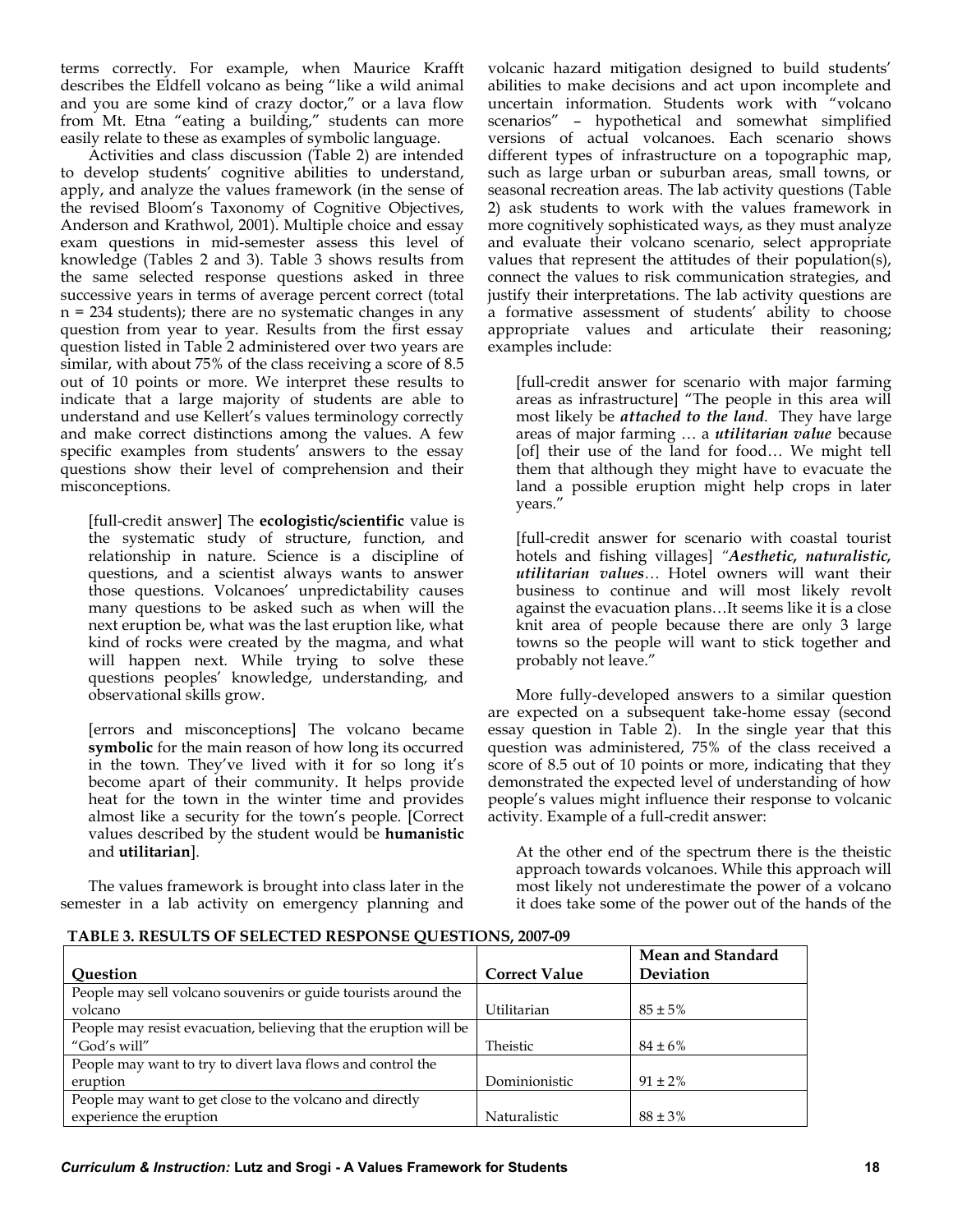locals. The assumption that a volcano is a divine body and not subject to the laws of physics and nature is incorrect (and possibly lethal). If a local tribe simply assumes that whatever the volcano does is an act of god and that if they prey [sic] hard enough or respect the volcano no harm will come they could be putting themselves in great danger. …When disaster relief agencies are preparing for a volcanic eruption it is very important that they get a feel for the local attitude towards volcanoes. If the people are overly theistic about it the agency involved needs to try to educate the locals and explain the danger that they are in. If the local attitude is largely ecologistic it is important that the agency does not abuse the local trust in science and makes calculated and detailed observations and predictions.

In the last third of the course students read essays on the tragic destruction of the town and people of Armero, Colombia, by a lahar in 1985 (Voight, 1988). The deadly tangle of mistakes and missed opportunities led Voight  $(1988, p. 29)$  to conclude that, in the end, it was the "lack" of will to act in the face of uncertainty.‖ We believe that this is a profound insight into human behavior, not only with regard to natural hazards, but for all aspects of a largely unknowable future. People must make decisions with incomplete and imperfect information, and citizens in a democratic society must be willing to evaluate possible consequences and take a course of action. The volcanoes course provides students with multiple opportunities to practice this citizenship skill.

### **META-COGNITIVE REFLECTION ON THE VALUES FRAMEWORK**

In both courses, students have an opportunity to reflect upon and internalize the values framework and thereby achieve a level of meta-cognitive knowledge (knowledge of self) that is an essential part of personal development.

In Humans and the Environment, students participate in a field trip to West Chester University's nearby Gordon Natural Area (GNA), a 100+ acre woodland. We walk for about 45 minutes along roads and trails, pausing several times to stand quietly, to talk and take note of what we can hear and see, and to attempt categorizing our responses using the values typology. After class the students write 300-400 word essays on what they learned which show that a short exposure to nature is enough to elicit authentic reflections on the values. One student's response:

―During our walk through West Chester University's Gordon Natural Area I was able to examine exactly what I value about nature. Before the walk, I must say the dominionistic value was the most important to me… I would walk by a lawn and think that is beautiful, when all the grass was a uniform height and green… Although I still see this as a nice lawn I came to value other parts of nature… The aesthetic value is one that immediately made itself clear during the walk. When we would stop and keep silent, the awe that was inspired in me was a new feeling. I never realized how moving just being silent and present in a natural environment could be. Another value that I discovered was negativistic. I was constantly looking over my shoulder for a bear coming out of the woods, as silly as that may seem… I have always had the symbolic value, maybe because of my own religious background … I understood how some religions believed the trees "talked" as I heard the wind whisper through them. I learned the utilitarian value more when we walked through the Natural Area. Over time, people have become distant from the source of everything. At some level, most every product we use comes directly from something in nature. The walk through the natural area brought that, and the rest of the values, to the forefront of my mind. I learned to appreciate nature in a different way than before."

In Volcanoes, an essay question on the last exam asked students to express how working with the values framework deepens their understanding of human responses to the natural world and its hazards, and to reflect on the meaning of the values framework for their own lives (Table 2). In future, because it is almost impossible for the instructor to grade this essay question for "correctness," it will be assigned in a lower-risk format than an exam. Two examples drawn from some of the best essays illustrate students' deep level of understanding.

I realized that although volcanic eruptions are beautiful and fascinating, devastation occurs and what makes the volcano hazardous relates directly to the people surrounding it, and the lives that could potentially be lost. … Whether it is specifically their home or the land surrounding it, Kellert's Values of life can almost always apply to them. … Trying to identify with these people, I have looked inside myself and have decided what my values of life really are and how I would react to having my life, as I know it, ripped away in front of me. I have seen that I have Naturalistic, Aesthetic, Symbolic and Humanistic values. … Without the knowledge that I have gained from this course, I would most likely … not take the warnings seriously until I would see the eruption myself because I would be in denial.

Because this year was so horrific with natural disasters, I feel like I couldn't have taken this class at a better time. The things we learned about how to deal with the people, or how people deal with the situation they live in, were able to be used with all different types of disasters and different life situations. … I used to think that people that got hurt in volcanic eruptions had been hurt because they didn't know there was a volcano there… or they just did not have enough warning to get out of harm's way. … after this year, learning about how some people depend on volcanoes for their source of livelihood, and especially Kellert's Values of Life, I realized that it is really hard to tell people to get up and move, to leave their house